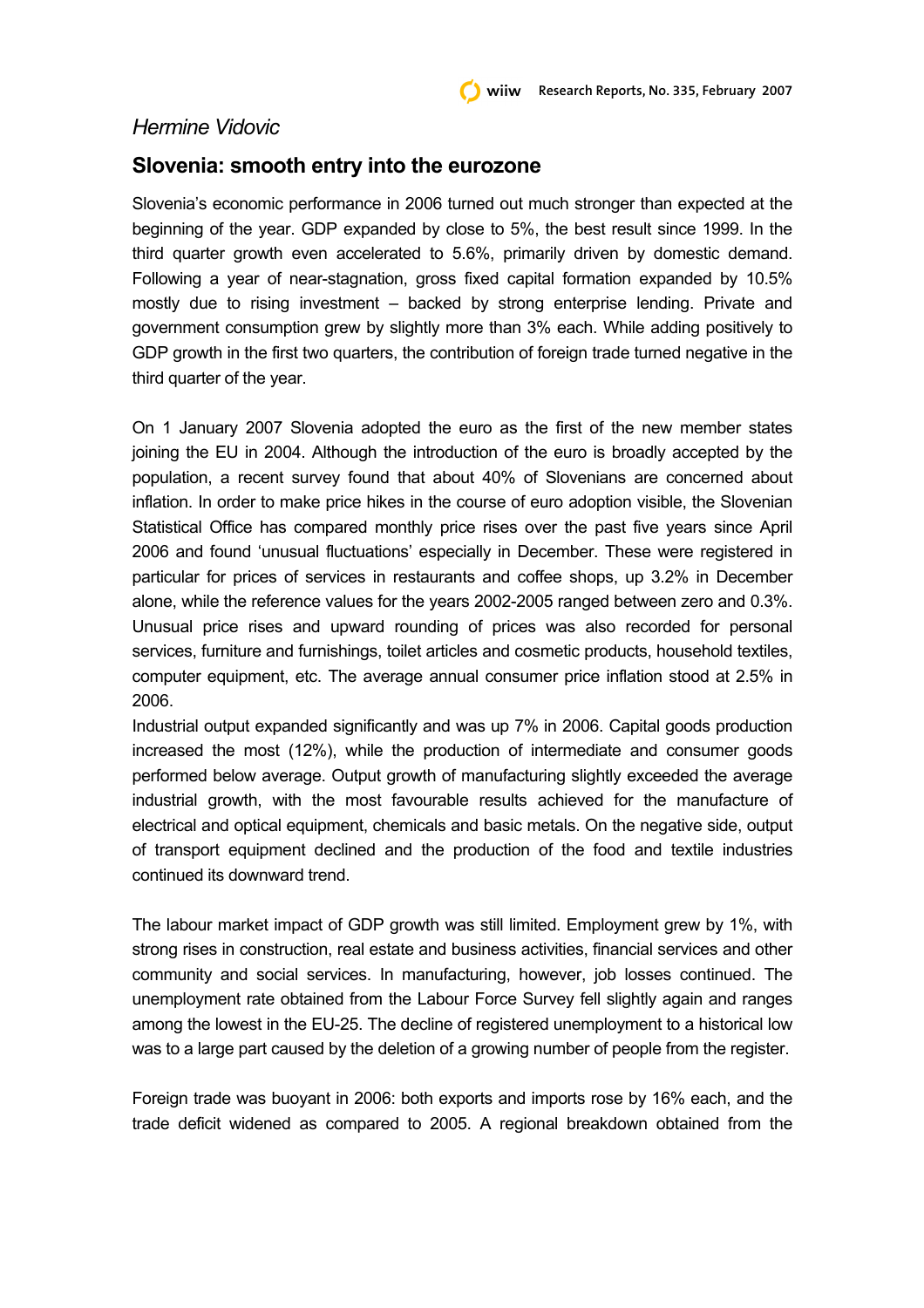customs statistics for the period January to September indicates an above-average export expansion to the EU, particularly to Austria but also to the new EU member states. As in 2005, exports to the successor states of the former Yugoslavia grew below average and even fell in trade with Bosnia and Herzegovina and Macedonia. The current account deteriorated as against 2005 and the deficit to GDP ratio stood at 2.6%; this deterioration is primarily the result of the higher trade deficit as well as the worsening of the income balance due to growing payments of dividends, profits and interests as well as a deterioration of the current transfer balance. In addition, changes in the statistics have contributed to this result: following a methodological change in the data compilation, substantial revisions were made for factor incomes and current transfers for the period 2002 to 2005; this had substantial implications for the current account as a whole since both items were underestimated. Hence, the current account deficit for the whole period under consideration has deteriorated, e.g. in 2005 from an earlier EUR 300 million to EUR 550 million. Outward FDI developed dynamically; as in the past few years, Slovenia has remained a net exporter of FDI.

In anticipation of the euro introduction the Slovenian government had adopted its first Stability Programme for the period 2006-2009 (replacing the Convergence Programme) in accordance with the provisions of the Stability and Growth Pact in December 2006. Accordingly the estimated general government deficit – based on the ESA 95 methodology  $-$  is 1.5% of the GDP in 2007, 1.6% in 2008 and 1% in 2009. Priorities of the programme are, among other things, substantial investments into infrastructure, railways in particular, and investments into the information infrastructure and education. Budgetary expenditures for active labour market policy measures are envisaged to significantly increase employment, upgrade the educational level of the active population and reduce structural disparities on the labour market. In addition privatization should speed up. In the framework of a comprehensive tax reform initiated in late 2005 the Slovenian parliament approved a package of seven tax laws in autumn 2006, providing fewer personal income tax rates and a gradual reduction of the corporate income tax rate from 25% to 20% by 2010. The original idea of introducing a flat tax has been given up. Slovenian officials expect that the country will remain a net recipient of EU funds over the programme period. Slovenia's net budgetary position vis-à-vis the EU budget is anticipated to stand at plus 0.43 percentage points.

Economic prospects for the coming years are promising. Robust domestic demand, particularly housing and motorway investments, will keep GDP growth at close to 4.5% in 2007. Thereafter some impetus may also come from stronger export growth. Together with maintaining a moderate level of the trade deficit and with rising inflows of EU structural funds, the current account should gradually improve over the coming years. However, a slowdown in the EU-15 would probably restrict growth in terms of exports and GDP.